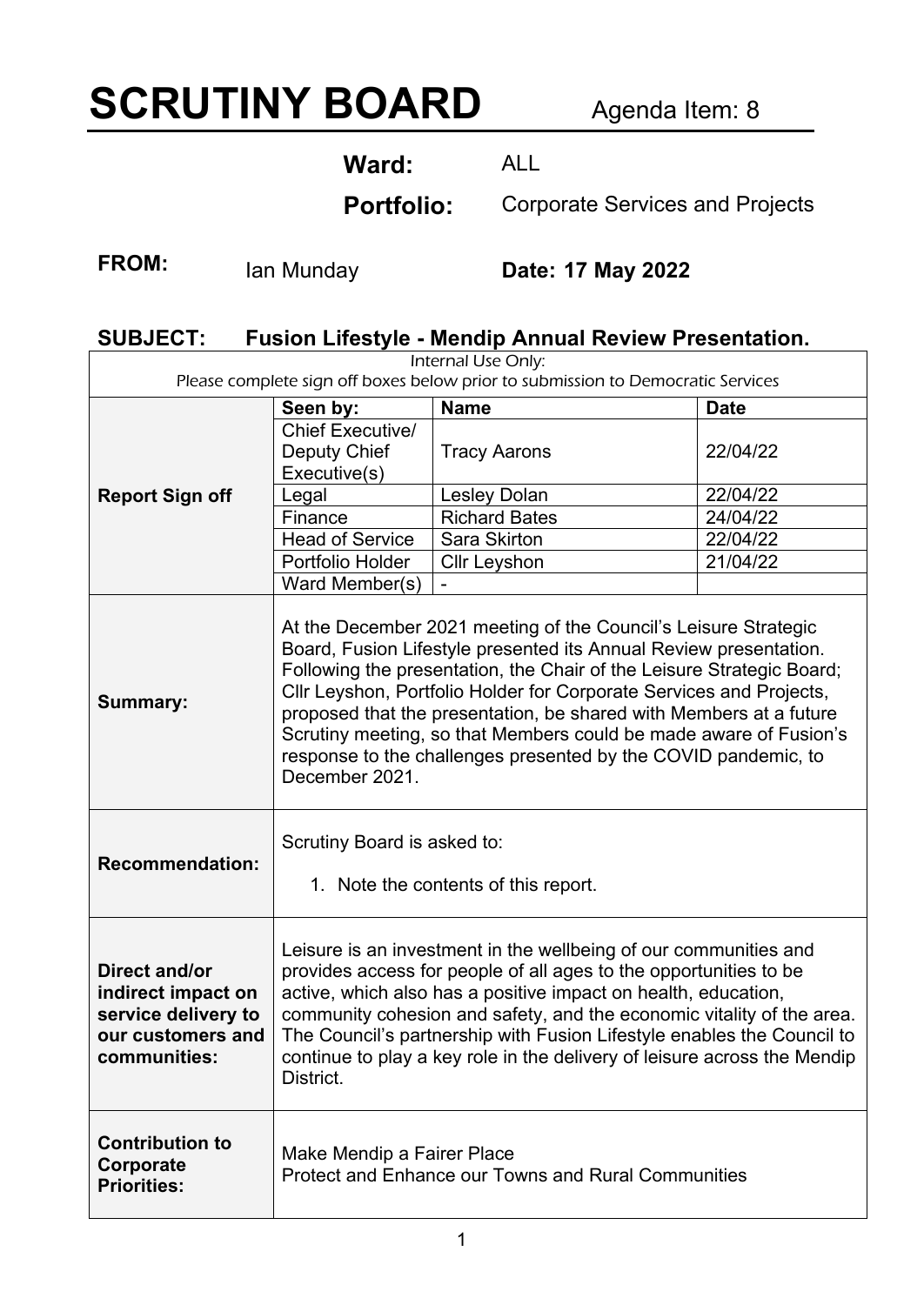| Legal<br>Implications:                                                             | None arising from this report. |  |
|------------------------------------------------------------------------------------|--------------------------------|--|
| <b>Financial</b><br>Implications:                                                  | None arising from this report. |  |
| <b>Climate Change</b><br><b>Risks and</b><br><b>Opportunities:</b>                 | None arising from this report. |  |
| <b>Impact on Service</b><br>Plans:                                                 | None arising from this report. |  |
| <b>Crime and</b><br><b>Disorder</b><br>Implications:                               | None arising from this report. |  |
| <b>Equalities</b><br>Implications:                                                 | None arising from this report. |  |
| <b>Risk Assessment</b><br>and Adverse<br>Impact on<br>Corporate<br><b>Actions:</b> | None arising from this report. |  |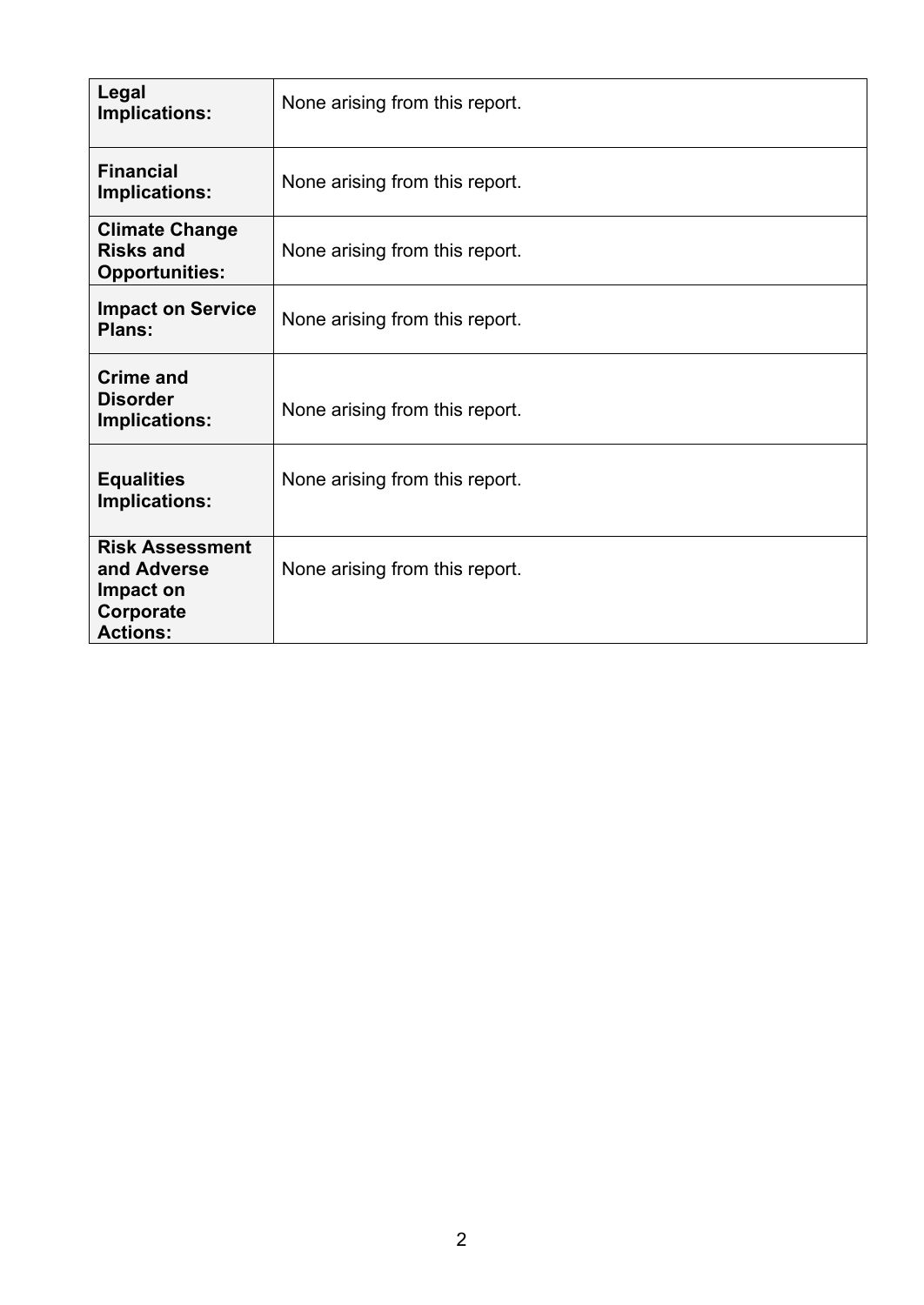#### **INTRODUCTION**

Prior to the arrangements with Fusion coming into place the then outsourced leisure provision cost the Council £1.3m p.a., in addition it was recognised that circa £6.5m investment was required to address outstanding repairs and maintenance liabilities. The cost of leisure provision was financially unsustainable.

Following a full procurement process, on 1 June 2015, as part of a strategy in relation to the provision of leisure facilities, the Council entered into multiple Leases and Service Concession Agreements (SCA) with Fusion Lifestyle. The strategy was intended to address the Council's substantial annual costs in relation to its' leisure centres, which has resulted in the continuation of publicly accessible leisure facilities across the district, and capital investment from Fusion to reinvigorate the leisure centres, whilst requiring no capital investment from the Council and no on-going subsidy from the Council.

Each of the Leases is for a 50-year term, ending 31 May 2065, subject to tenant break options, with the respective SCAs mirroring the same period.

The facilities in question are:

- 1. Frome Leisure Centre, Princess Anne Road.
- 2. Shepton Mallet Lido, Shaftgate Avenue, Shepton Mallet.
- 3. Strode Swimming Pool and Fitness Centre, Strode Road, Street.
- 4. Tor Sports and Leisure Centre, Street Road, Glastonbury.
- 5. Wells Leisure Centre, Charter Way, Wells.

The Council's Leisure Strategic Board meets with Fusion Lifestyle twice a year and at its meeting on Thursday 2nd December 2021 Fusion Lifestyle presented its Annual Review presentation to the Board, in relation to the Mendip facilities listed above. Following the presentation, the Chair of the Leisure Strategic Board; Cllr Leyshon, Portfolio Holder for Corporate Services and Projects, proposed that the presentation, be shared with Members at a future Scrutiny meeting, so that Members could be made aware of Fusion's response to the challenges presented by the COVID pandemic, to December 2021.

To help Members understand the current National 'picture' in relation to the post COVID recovery of the Leisure Industry, it is fair to say that it is going to be a long journey. The Sport England's 'Moving Communities' Programme highlights that:

*"Overall recovery in participation in leisure centres in England has been steady*  but is yet to return to the levels recorded before the COVID-19 pandemic". Furthermore: *"Recovery rates across different months varied depending on lockdown conditions but overall throughput (visits) across individual sites fell from 165 million in April 2019-Jan 2020 to 112 million for the same period in 2021-22, a reduction of 32%".* 

The Moving Communities' data also suggests that whilst nationally leisure facilities are on average trading at 71% of pre-COVID levels there are variations across leisure facilities located in urban cities, towns, minor urban and rural areas. The South West Regional average is 66%.